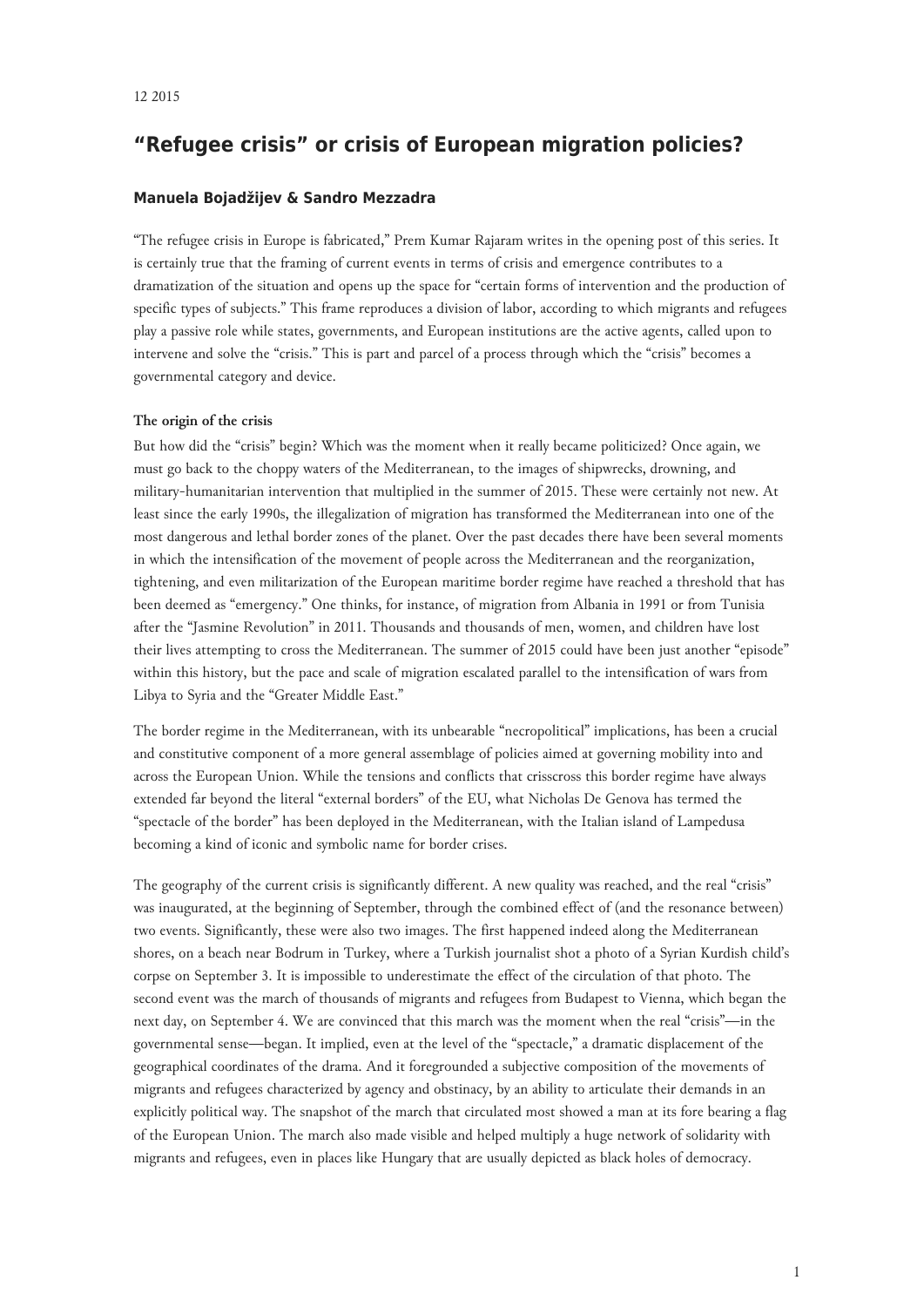### **A disrupted geography**

It was this moment of "debordering" that pushed the "crisis" onto a completely new level. What became clear at this moment was that there was indeed a crisis. But this was the crisis of European migration policies. On August 25, the German Federal Office for Migration and Refugees acknowledged this, announcing that it would not follow the so-called Dublin procedures in the case of refugees from Syria. The border regime and the government of mobility writ large have historically played a crucial role in the European integration process, and it is clear the future of this process is precisely what is at stake in the current crisis. The multiple frictions and tensions that emerged around specific internal borders—for instance, at the French–Italian, the German–Austrian, and even more spectacularly the Slovenian–Austrian borders—can be taken as symptoms of this more general crisis that challenged one of the symbolic as well as practical achievements of the integration process: freedom of movement within the Schengen space. At the same time, the heterogeneous geography and variable geometry of the EU, which have emerged through the "enlargement" process, appear disrupted in the light of the current "refugee crisis." Walls and fences arise along borders between Hungary and Serbia and Croatia and Slovenia, while the ongoing dramatic developments in Calais politicize in a relatively new way the historically peculiar position of the United Kingdom in the European Union. At the same time, clashes over "refugee quotas" make visible a new fault line between East and West in Europe, which overlaps with the divide between South and North that has become so violently apparent in the wake of the economic crisis.

Chancellor of Germany Angela Merkel has grasped the European dimension of the "crisis" quite effectively. Her open acknowledgment that the Dublin system could not provide realistic answers to the movement and claims of migrants and refugees was a key moment in this regard. This created the conditions for a massive arrival of refugees into Germany and inaugurated a shift in the perspective of the German government. The initial moment of "opening" was immediately followed by multiple "closures," including border controls and a tightening of asylum law. An increasing social and political polarization is emerging in the country. Old and new forces of the right are gaining momentum. Racist attacks on buildings where refugees are or should be hosted occur on a daily basis, but we see also the consolidation of solidarity networks active in facilitating border crossing and providing multifarious resources to migrants and refugees. In confronting this situation, Merkel has consciously played the European card. She continues to insist on the need to reorganize the European government of mobility in a historical moment that is characterized by the renationalization of politics in Europe.

The crisis of European migration policies that plays itself out as "refugee crisis" demonstrates that the binary opposition between the "sealing off" of borders and their "opening" is not particularly helpful when it comes to making sense of the challenges currently confronting us. Migrants will continue to come to Europe, and what is at stake today is the way this migration will be governed and managed. The notion of "differential inclusion" opens a critical angle on the panoply of tendencies and trends emerging out of the current "crisis." There are good reasons to believe that the selective, hierarchical, and spatially and temporally heterogeneous nature of migration management characterized by differential inclusion will become increasingly manifest. But there are many ways the regime of differential inclusion can be organized against the backdrop of the multiple conflicts, tensions, and contradictions that characterize the present conjuncture.

However, reorganizing the whole government of mobility in Europe according to this tendency requires a further step in Europeanization. And this would not be, paradoxically, a response to the challenge posited by the movement of refugees and migrants, which has been and continues to be a movement toward and across Europe. It is this movement that most effectively challenges the renationalization of politics and the fragmentation of European space. Whether an attempt to meet this challenge from the point of view of a new "governmental reason" at the level of the EU will be successful is difficult to say at this point. It is important to note that what is at stake here is not only the balance of forces within the space of the EU but also the articulation of this space with its multiple outsides, which also means with areas torn by war and crisis. The Balkan route, across territories that have historically been and continue to be liminal to Europe, has become